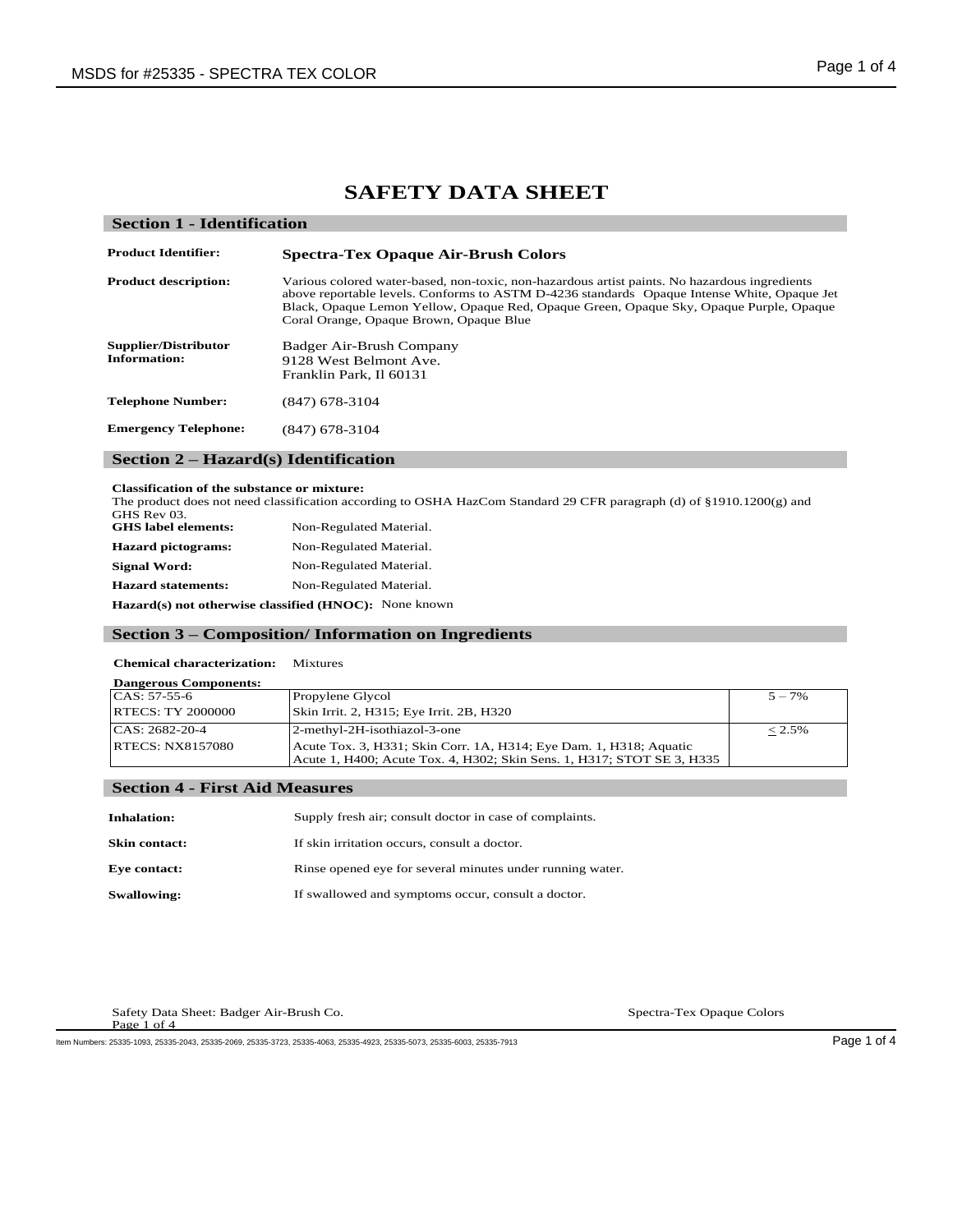#### **Section 5 - Fire Fighting Measures**

**Suitable extinguishing media:** CO₂, extinguishing powder/ water spray. Fight larger fires w/ water spray or alcohol resistant foam.

**Special hazards arising from the substance or mixture:** No further relevant information available.

**Protective Equipment:** As in any fire, wear self-contained breathing apparatus pressure-demand (NIOSH approved or equivalent) and full protective gear to prevent contact with skin and eyes.

#### **Section 6 - Accidental Release Measures**

**Personal precautions, protective equipment, and emergency procedures:** Not required

**Environmental precautions:** Dilute with plenty of water. Do not allow to enter sewers/ surface or ground water.

**Methods and materials for containment and clean-up:** Absorb with liquid-binding material (i.e. sand, diatomite, acid binders, universal binders, sawdust). Dispose of the collected material according to regulations.

#### **Section 7 - Handling and Storage**

**Precautions for safe handling:** No special precautions are necessary if used correctly. **Protection against explosions and fires:** No special measures required. **Storage receptacle requirements:** No special requirements. **Storage in one common storage facility:** Not required

#### **Section 8 - Exposure Controls / Personal Protection**

| <b>Components with</b> | 57-55-6 Propylene Glycol                                                |
|------------------------|-------------------------------------------------------------------------|
|                        | occupational exposure limits: WEEL Long-term value: $10 \text{ mg/m}^3$ |

**Additional information:** The lists that were valid during the creation of this SDS were used as basis.

**Exposure controls, PPE and general protective and hygienic measures:**<br>General Hygiene: The usual precautionary measures for hand The usual precautionary measures for handling chemicals should be followed. Wash hands before breaks and at the end of work. Eye protection: Goggles recommended during refilling.

#### **Section 9 - Physical and Chemical Properties**

| Various colored liquids       |                                          |                                               |
|-------------------------------|------------------------------------------|-----------------------------------------------|
| N/D                           | Odor threshold:                          | N/D                                           |
| None                          | <b>Melting point/Melting range:</b>      | N/D                                           |
| N/A                           | <b>Boiling point/Boiling range:</b>      | 100 °C (212 °F)                               |
| Product is not self-igniting. | <b>Relative density:</b>                 | N/D                                           |
| Fully miscible                | Partition coefficient (n-octanol/water): | N/D                                           |
|                               |                                          |                                               |
|                               |                                          | Product does not present an explosion hazard. |

Safety Data Sheet: Badger Air-Brush Co. Spectra-Tex Opaque Colors Spectra-Tex Opaque Colors Page 2 of 4

Item Numbers: 25335-1093, 25335-2043, 25335-2069, 25335-3723, 25335-4063, 25335-4923, 25335-5073, 25335-6003, 25335-7913 Page 2 of 4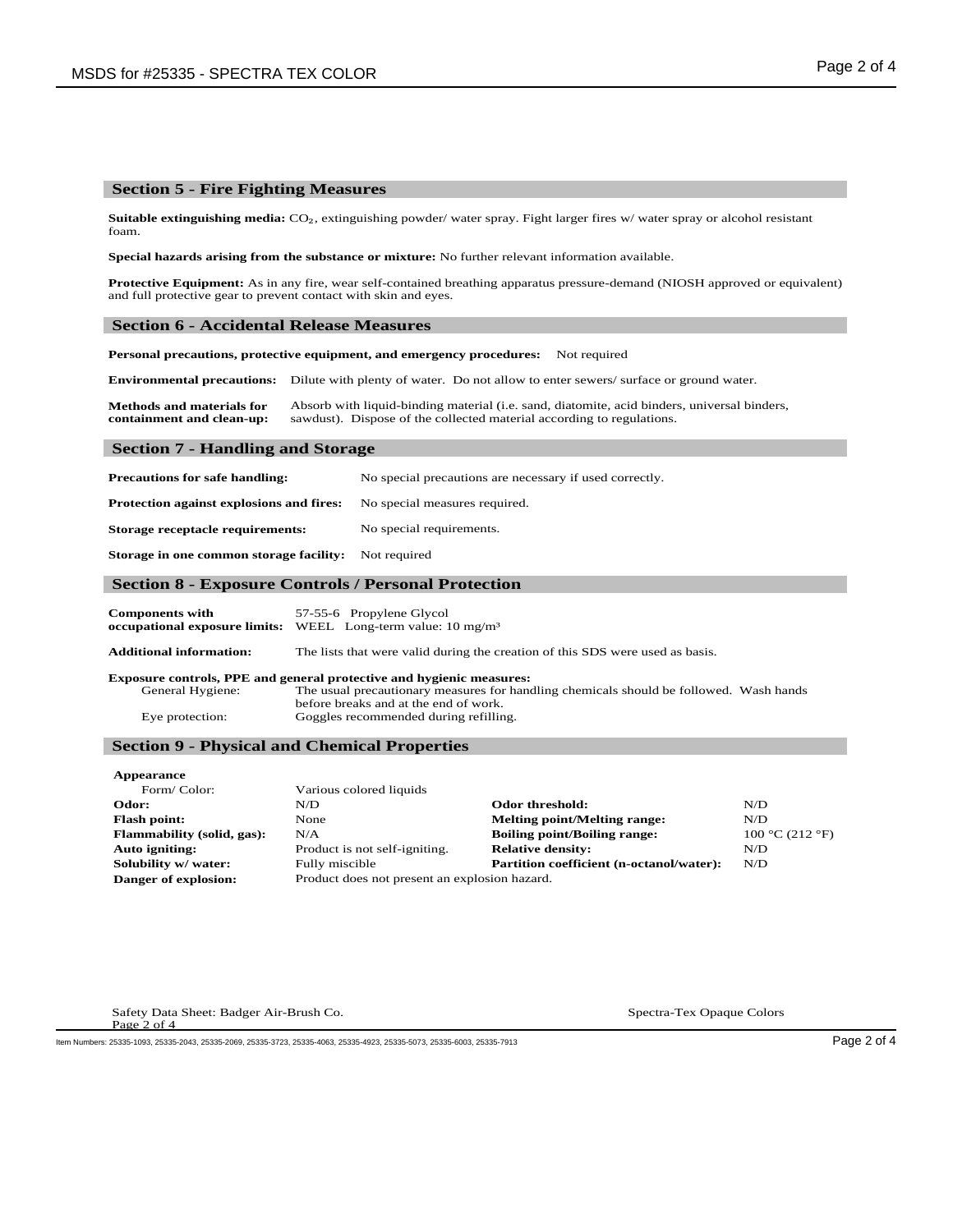### **Section 10 - Reactivity and Stability**

**Reactivity:** No further relevant information available.

**Chemical stability:** Stable under normal conditions.

**Thermal decomposition/ conditions to be avoided:** No decomposition if used according to specifications.

**Haz. decomposition products:** No dangerous decomposition products known.

#### **Section 11 - Toxicological Information**

**Acute toxicity**

#### **LD/LC50 values that are relevant for classification**

| 57-55-6 Propylene Glycol: |                 |                           |
|---------------------------|-----------------|---------------------------|
| Oral                      | LD50            | $20000$ mg/kg (rat)       |
| Dermal                    | LD50            | $20800$ mg/kg (rabbit)    |
| Inhalative                | $LC50/96$ hours | $52930$ mg/l (Pimephales) |
|                           | Intravenous     | $6630$ mg/kg (mouse)      |
|                           |                 | 6423 mg/kg (rat)          |
|                           |                 | $6500$ mg/kg (rabbit)     |
|                           |                 |                           |

| 2682-20-4 2-methyl-2H-isothiazol-3-one: |      |                            |  |
|-----------------------------------------|------|----------------------------|--|
| Oral                                    | LD50 | $1091$ mg/kg (rat)(female) |  |
| Dermal                                  | LD50 | >5000 mg/kg (rat)          |  |

**Primary irritant effect on skin:** May cause an allergic skin reaction.

**Primary irritant effect on eye:** No irritating effect.

#### **Carcinogenic categories**

|  | <b>IARC</b> (International Agency for Research on Cancer) |  |
|--|-----------------------------------------------------------|--|
|  |                                                           |  |

| 140-88-5                                 | ethyl acrylate | 2В |
|------------------------------------------|----------------|----|
| $107 - 13 - 1$                           | acrylonitrile  | 2В |
| <b>NTP (National Toxicology Program)</b> |                |    |
| 140-88-5                                 | ethyl acrylate |    |
| $107 - 13 - 1$                           | acrylonitrile  |    |

# **OSHA-Ca (Occupational Safety & Health Administration)**<br>107-13-1 **ary local acceptance**

acrylonitrile

#### **Section 12 - Ecological Information**

| <b>Toxicity</b>          | 57-55-6 Propylene Glycol           |
|--------------------------|------------------------------------|
| <b>Aquatic toxicity:</b> | $EC50$ >10000 mg/l (daphnia)       |
| <b>General notes:</b>    | Generally not hazardous for water. |

**PBT & vPvB assessment:** Not applicable

#### **Section 13 - Disposal Considerations**

| Waste treatment methods:     | Recycle or dispose with household trash.                 |
|------------------------------|----------------------------------------------------------|
| Uncleaned packaging:         | Disposal must be made according to official regulations. |
| Recommended cleansing agent: | Water, if necessary with cleansing agents.               |

Safety Data Sheet: Badger Air-Brush Co. Spectra-Tex Opaque Colors Page 3 of 4

Item Numbers: 25335-1093, 25335-2043, 25335-2069, 25335-3723, 25335-4063, 25335-4923, 25335-5073, 25335-6003, 25335-7913 Page 3 of 4